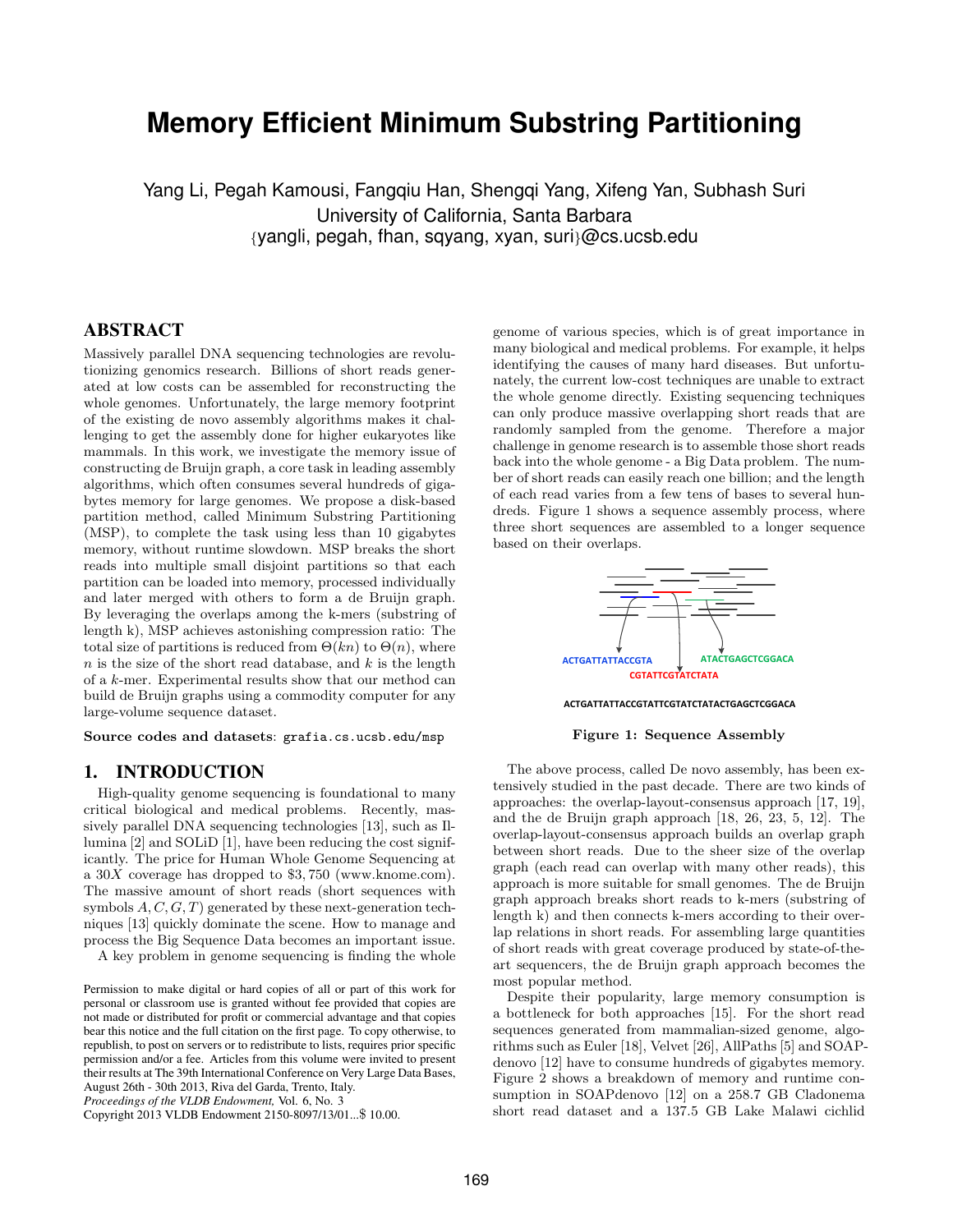(fish) short read dataset. A de Bruijn graph based assembly process consists of six steps: error correction (optional), de Bruijn graph construction, contig generation, reads remapping, scaffolding (optional) and gap closure (optional). The last two steps are applicable when pair end information is available. Obviously, the most memory consuming and time intensive part is the de Bruijn graph construction step. Similar results were also reported for other datasets [12]. In this work, we resort to a novel disk-based approach to tackle this bottleneck, using less than 10 gigabytes memory, without runtime slowdown.



**Figure 2: SOAPdenovo: Statistics of Computational Complexity at Each Assembly Step**

In a de Bruijn graph, each vertex represents a k-mer. In order to build the graph, we have to identify the same k-mers scattered in different short reads. A straightforward solution is to build a hash table. We can encode each symbol, A, C, G, and T using 2 bits. In the aforementioned 137.5 GB fish datasets (the read length is 101), when  $k = 59$ , there are about 11.8 billion distinct k-mers including reverse complements. Assuming a load factor of 2*/*3 for the hash table, we could expect the hash table to take nearly 283 GB memory, which is too large.

Alternatively, one can apply a disk-based partition-merge approach, which is popular in databases. Given a set of short reads *S*, there are two classic scatter-gather methods to identify duplicate k-mers: (1) partition *S* horizontally into disjoint subsets<sup>1</sup>  $S_1, S_2, \ldots, S_t$ , for each subset  $S_i$ , generate a hash table  $H_i$  of their k-mers in main memory, output a sorted copy  $H_i$  to disk, and then merge  $H_1, H_2, \ldots, H_t$ ; (2) partition all k-mers from *S* into disjoint subsets  $S_1, S_2, \ldots, S_t$ based on their last few symbols, for each subset  $S_i$ , create a hash table  $H_i$ , build a k-mer mapping and output  $H_i$  to disk, and then combine them. Both methods do not require a large amount of memory; but they are slow. The first solution, requiring multiple disk scans and sorts, is hopeless. The second one has to generate a huge number of k-mers in the first step. For the 258.7 GB Cladonema dataset, with  $k = 59$ , the disk file of k-mers is close to 3TB and the time used to finish duplicate mapping is around 30 hours.

In this paper, we re-examine the second scatter-gather approach and find a drawback existing in its k-mer partitioning strategy. Many k-mers generated from the same short read, though having large overlaps inside, are distributed to different partitions, which caused huge overhead. Inspired by this discovery, we introduce a new concept, called *minimum substring partitioning* (MSP). MSP breaks short reads to pieces larger than k-mers; each piece contains k-mers sharing a common minimum substring with fixed length  $p, p \leq k$ . The effect is equivalent to compressing consecutive k-mers using the original sequences. We demonstrate that this compression approach does not introduce significant computational overhead, but could lead to 10-15 times smaller partitions, thus improving performance dramatically. It is observed that the size of MSP partitions is only slightly larger than the original sequences. Based on a random string model, we analytically derive the expected size of minimum substring based partitions, which is reduced from  $\Theta(kn)$  to  $\Theta(n)$ , where *n* is the size of the short read database, and *k* is the length of a *k*-mer. Furthermore, we prove that the size of the largest partitions decreases exponentially with respect to  $p$ , indicating that it is very memory-efficient. When  $p = 12$ , the memory consumption is less than 10 GB for all the real datasets we tested.

Our main contribution is the development of an innovative disk-based partitioning strategy for solving a critical graph construction problem in genome sequence assembly. Our solution is disk-based, using a small amount of memory without runtime performance loss. To the best of our knowledge, our study is the first work that introduces minimum substring partitioning, studies its properties, and successfully applies it to de novo sequence assembly, a critical problem in genome analysis. Experimental results show that our method can build de Bruijn graphs using a commodity computer for any large-volume sequence dataset.

#### 2. PRELIMINARIES

Definition 1 (Short Read, K-Mer). *A short read is a string over alphabet* Σ*. A k-mer is a string whose length is*  $k$ *. Given a short read*  $s$ *,*  $s[i, j]$  *denotes the substring of*  $s$ *between the ith and jth (both inclusive) elements. s can be broken into m−k*+1 *k-mers, written as s*[1*, k*]*, s*[2*, k*+1]*, . . ., s*[*m−k*+ 1*, m*]*. K-mers s*[*i, k*+*i−*1]*, s*[*i*+ 1*, k*+*i*] *are called adjacent in s.*

For a short read *s*, we can view k-mers generated in a way that a window with width *k* slides through *s*. Two k-mers, *α* and *β*, are adjacent from *α* to *β* if and only if the last  $k-1$  substring of  $\alpha$  is the first  $k-1$  substring of  $\beta$ . Let *S* be a short read set  $S = \{s_i\}$ . A k-mer extracted from  $s_i$ ,  $s_i[j, j + k - 1]$ , is written as  $s_{i,j}$ .

Definition 2 (De Bruijn Graph). *Given a short read*  $set S = \{s_i\}$ , a de Bruijn graph  $G = \{V, E\}$  is constructed by *creating a vertex for every distinct k-mer in S and connecting two vertices with a directed edge if their corresponding k-mers are adjacent in at least one short read.*

**(a) Sequence: ACCAACGTTG AGCAACTCGT**





#### **Figure 3: A de Bruijn Graph Example: k=3**

Figure 3 shows a de Bruijn graph generated from two short reads with *k* being 3. The edge weight shows the number of times the two adjacent k-mers appear in short reads. For sake of simplicity, we do not depict the k-mers generated by the reverse complements of short reads (see details in Section 4).

<sup>&</sup>lt;sup>1</sup>In this paper, we name each subset as a "partition".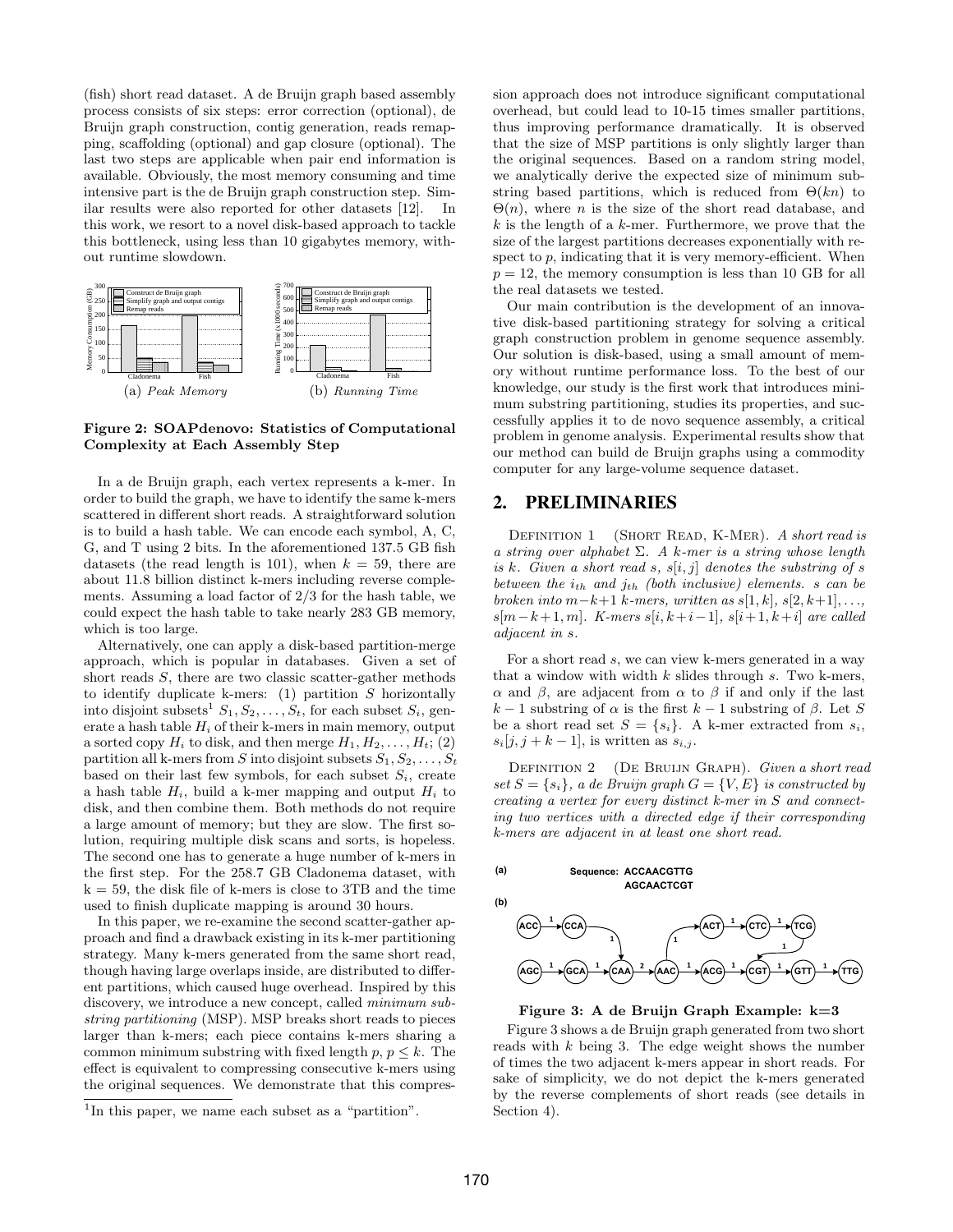## 2.1 K-mer Mapping

Given a short read dataset, in order to build a de Bruijn graph, one has to map all the duplicate k-mers derived from different short reads into the same vertex. If vertices are assigned with integer id's, e.g., starting at 1, this is equivalent to mapping duplicate k-mers to the same id. This process is called *K-mer Mapping*. Once the mapping is built, by scanning the short reads, we can create the edge set for the de Bruijn graph naturally. Therefore, the task of building a de Bruijn graph is narrowed down to k-mer mapping and edge sequence generation.

## 2.2 Scatter/Gather

One solution to the memory bottleneck issue is to chunk data to several partitions and process them separately [24, 25]. In this section, we discuss two scatter/gather approaches derived from duplicate detection techniques and then show their space complexity. The first solution is called Horizontal Partition (H-Partition).

- 1. Divide short read dataset *S* to disjoint partitions with equal size,  $S_1, S_2, \ldots, S_t$ , such that each partition can be loaded into memory.
- 2. For each partition  $S_i$ , insert *k*-mers into a hash table  $H_i$ . Based on the insertion order, assign an increasing integer id, starting at 1, to each distinct *k*-mer. Let  $M_i$  be the k-mer mapping function in  $S_i$ .  $M_i$  is local.
- 3. For each partition  $S_i$ , output all k-mers  $s_{i,j}$  (in this case, we need to output the k-mer itself and its index,  $(i, j)$ ) together with the assigned id, in increasing order of  $(i, j)$ . Let  $P_i$  be the output sequences.
- 4. Merge  ${P_i}$  to generate a global mapping function M such that it satisfies the following constraint. For any k-mer  $\gamma$  extracted from partition  $S_j$ , let  $S_i$  be the partition with the smallest *i* that contains  $\gamma$ , then  $M(\gamma) = M_i(\gamma)$ .

The output size of Step 3 is  $\Theta(kn)$ , where *n* is the size of the short read database, and *k* is the k-mer's length. Step 4 in H-Partition is costly. It needs a sort/merge process to identify the duplicate k-mers in different partitions.

The main issue of H-Partition arises from the fact that the multiple occurrences of the same k-mer are not located in the same partition. To overcome this issue, one common strategy is to do bucket partitioning. Let *H* be a hash function of k-mer. We can generate *t* partitions by distributing k-mer  $s_{i,j}$  to the  $H(s_{i,j})$  mod *t* partition. We can also use k-mers' last several symbols to scatter them into different partitions. This classic approach is called Bucket Partition (B-Partition).

- 1. Extract all k-mers from *S* and put them to disjoint partitions,  $S_1, S_2, \ldots, S_t$ , according to  $H(s_{i,j})$  mod *t*.
- 2. For each partition *Si*, insert *k*-mers into a hash table  $H_i$  and assign an increasing integer id, starting at  $\sum_{j=1}^{i-1} |S_j|$ , to each distinct *k*-mer based on the insertion order, where  $|S_i|$  is the number of distinct *k*-mers in partition  $S_j$ . Let  $M$  be this k-mer mapping function. It is clear that *M* is a global mapping function: each distinct k-mer in *S* will have one unique id.
- 3. For each partition  $S_i$ , output all k-mers  $s_{i,j}$  (in this case, we only need to output the index  $(i, j)$ , not the kmer string) together with the assigned id, in increasing order of  $(i, j)$ . Let  $P_i$  be the output sequences.
- 4. Merge  $\{P_i\}$  in increasing order of  $(i, j)$ .

While Step 4 in B-Partition is much faster than that in H-Partition, the total size of all the partitions is the same  $\Theta(kn)$ , which could easily reach multiple terabytes for a large genome. In the following discussion, we introduce a new partitioning concept, minimum substring partitioning (MSP), that reduces the partition size to  $\Theta(n)$ .

#### 3. MINIMUM SUBSTRING PARTITIONING

Bucket partitioning has high overhead since adjacent kmers are likely distributed to different partitions, unless  $H(s_{i,j})$  mod  $t = H(s_{i,j+1})$  mod *t*. Karp and Rabin [10] proposed a rolling hash function with the property that the hash value of consecutive k-mers can be calculated quickly. However, it is unknown whether there exists such a hash function that with high probability, two adjacent k-mers could be mapped to the same partition. In this study, we resort to another approach to bypass this problem.

Definition 3 (Minimum Substring[20]). *Given a string s, a length-p substring r of s is called the minimum p-substring (or pivot substring) of <i>s*, if  $\forall s'$ , *s' is a length-p substring of s*, *s.t.*,  $r \leq s' \leq d$  *efined by lexicographical order). s is said to be covered by r. The minimum p-substring of s is written*  $as min_p(s)$ .

#### ACTGATTATTAACCGTACAAATTT ACTGATTATT**AACCGTA** CTGATTATTAACCGTAC TGATTATTAACCGTACA GATTATTAACCGTACAA ATTATTAACCGTACAAA —<br>……

#### **Figure 4: Minimum Substring Partitioning**

Since two adjacent k-mers overlap with length *k −* 1 substring, the chance for them to have the same minimum *p*substring  $(p < k)$  could be very high. Figure 4 illustrates that the first 5 k-mers have the same minimum 4-substring, *AACC*. In this case, instead of generating these 5 k-mers separately, one can just compress them using the original short read, to  $ACT GATTAT TAA CCGTACAAA$ , and output it to the partition corresponding to the minimum 4 substring *AACC*. Formally speaking, given a short read  $s = s_1 s_2 \dots s_m$ , if the adjacent *j* k-mers from  $s[i, i + k - 1]$ to *s*[*i*+*j−*1*, i*+*j*+*k−*2] share the same minimum *p*-substring *r*, then one can just output substring  $s_i s_{i+1} \ldots s_{i+j+k-2}$  to partition  $H(r)$  mod *t* without breaking it to *j* k-mers. If *j* is large, this compression strategy will dramatically reduce the partition size and runtime.

DEFINITION 4 (MINIMUM SUBSTRING PARTITIONING). *Given a string*  $s = s_1 s_2 \dots s_m$ ,  $p \leq k \leq m$ , *minimum substring partitioning breaks s to substrings with maximum*  $length \{s[i, j]| i + k - 1 \leq j, 1 \leq i, j \leq m\}, \text{ s.t., all } k \text{-}mers$ *in s*[*i, j*] *share the same minimum p-substring. s*[*i, j*] *is also called super k-mer.*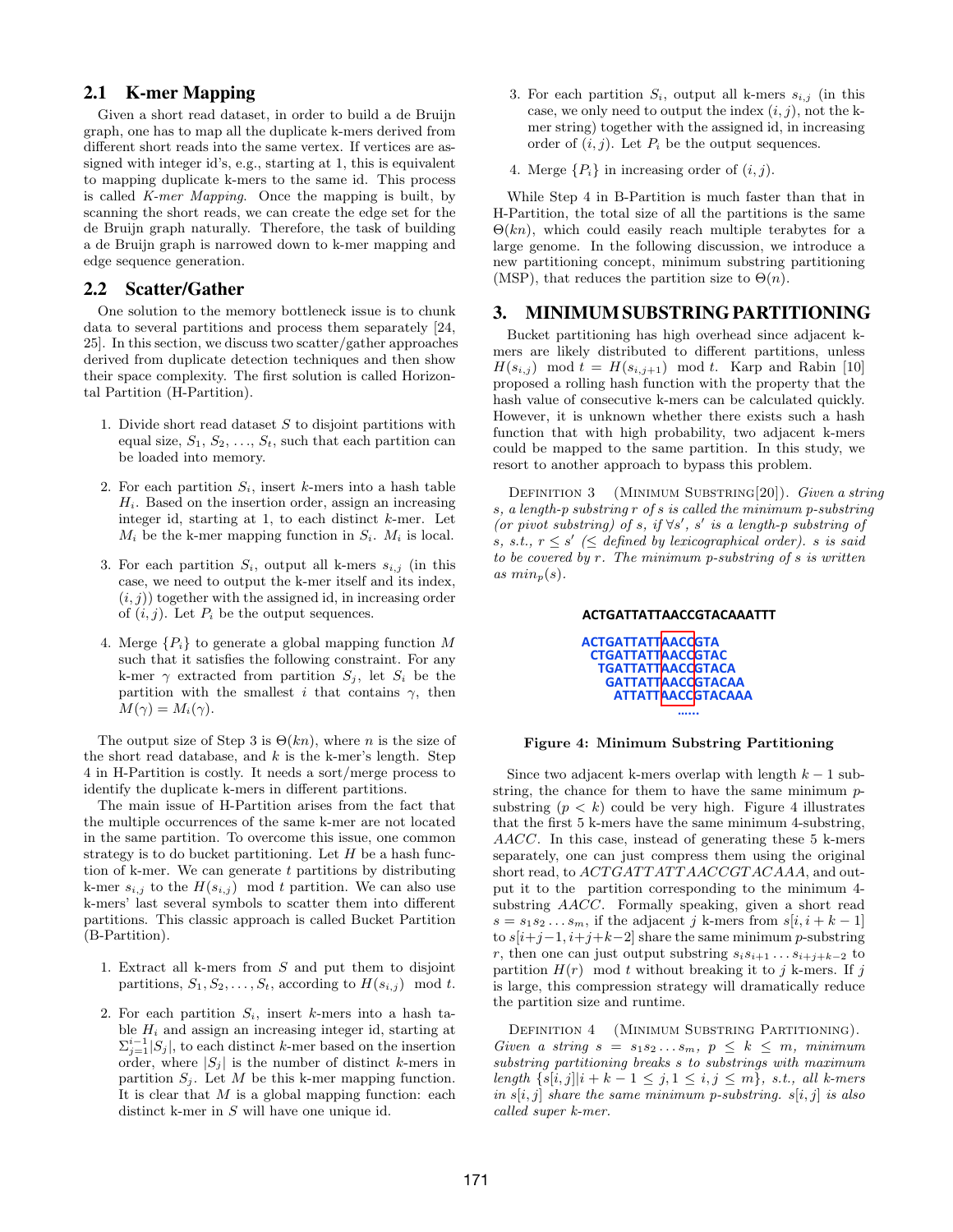According to minimum substring partitioning, larger *p* will likely break a sequence to several segments with different minimum *p*-substrings, thus increasing the total partition size. On the other hand, a smaller *p* will produce larger partitions that might not fit in the main memory.



**Figure 5: Partition Size Distribution**

Figure 5 shows the distribution of partition size with  $p = 4$ on the bee, fish, cladonema and bird datasets (ref. to Table 1 for details). The partitions are sorted according to their sizes. There are several large dominating partitions. The value of *p* determines the total size of partitions and the expected size of the largest partitions. Two techniques are developed to counter the skew distribution. First, when p is not too small (e.g. 10), the size of largest partitions becomes similar. Second, the Wrapped Partition technique introduced later in Section 5.1 can reduce skewness too. and **k** = 59. It is observed that the average number of breaks 40 for a state of  $\theta$  and  $\theta$  for a state of  $\theta$  for a state of  $\theta$  for a state of  $\theta$  for a state of  $\theta$  for a state of  $\theta$  for a state of  $\theta$  for a

In the following discussion, we are going to employ a random string model and examine some properties of MSP. We do not mean that genomes are structured randomly. We prove that the expected total partition size is  $\Theta(n)$ , far smaller than  $\Theta(kn)$  in H-Partition and B-Partition. We will further show the lower and upper bound of the largest partition in MSP, which decreases exponentially with respect to *p*, indicating that MSP is very memory-efficient.

#### 3.1 Total Partition Size

Let *l* be the average number of breaks that MSP introduces in a given sequence dataset. That is, on average, MSP adds *l* breaks to a sequence and divides it into multiple substrings  $s[i_1, j_1], s[i_2, j_2], \ldots, s[i_{l+1}, j_{l+1}].$  Let *m* be the length of individual short reads. Suppose there are *n/m* short reads, i.e., *n* is the dataset size. We have the following theorem.

THEOREM 3.1. *The total partition size is*  $\Theta(\frac{lk}{m}n + n)$ .

PROOF. Each break introduces a substring that overlaps its previous substring with  $k-1$  symbols. We have  $\frac{n}{m}l$ breaks. Hence, the total partition size is  $\Theta(\frac{lk}{m}n + n)$ .

Assume a random string model with four symbols 0, 1, 2, and 3, each having equal probability to occur. We first use a simulation method to demonstrate the average number of breaks for  $1M$  short reads with length  $m = 100$ .

Figure 6(a) shows the expected number of breaks with respect to different *p* and *k* values. When *p* increases, the number of breaks increases. When *k* increases, the number of breaks decreases. Figure 6(b) shows the expected breaks of short reads with respect to different *m* values, with  $p = 10$ 



**Figure 6: Average Number of Breaks**

increases proportionally with respect to *m*. We prove this in the following theorem.

THEOREM 3.2. Let  $l(m, k, p)$  be the average number of *breaks under minimum substring partitioning. In a random string model,*  $l(m, k, p) \propto (m - k)$ .

PROOF. It is trivial to have  $l = 0$  when  $m = k$ , because the whole string has no break in this situation. Consider the difference between  $l(m, k, p)$  and  $l(m-1, k, p)$ . In an *m* length string, let *P*1(*k, p*)=Pr*{*the minimum *p*-*substring* of the last *k*-*mer* is different from the second last one*}*. This equals to  $P_1(k, p) = Pr$ {the first or the last p-substring is the only smallest p-substring*}*. Since *P*<sup>1</sup> is only related to the last  $k + 1$  characters, it is not related to  $m$ . Then we have,

$$
l(m, k, p) = l(m - 1, k, p) + P_1(k, p)
$$
  
= ... = P<sub>1</sub>(k, p) · (m - k).

Theorem 3.2 told us that *l* increases proportionally with respect to  $m - k$ , with a ratio of  $P_1$ . Now we examine the bound of  $P_1(k, p)$ .



**Figure 7: Illustration of Theorem 3.3**

THEOREM 3.3. In a random string model,  $P_1(k, p) \leq \frac{p+1}{k+1}$ .

PROOF. Given any string  $s = s_0 s_1 \dots s_k$ , we concatenate  $s_k$  and  $s_0$  to form a ring as depicted in Figure 7. The ring can generate  $k+1$  length- $(k+1)$  strings by starting at different positions:  $R_j = s_j s_{j+1} \dots s_{(j+k) \text{mod}(k+1)} j = 0, 1, \dots, k$ . Let  $S_{k,p} = \{$  length- $(k+1)$  string whose first or last p-substring is the only minimum p-substring in it  $\}$ . We have  $P_1(k, p) =$  $|S_{k,p}|/4^{k+1}$ . Now we calculate at most how many  $R_i$  strings belong to  $S_{k,p}$ . Let r be one of the minimum p-substrings among all of the p-substrings in  ${R_i}$ . For any  $R_i$ , if *r* is located inside *R<sup>i</sup>* (neither in the head nor the tail), then *R*<sup>*i*</sup> does not belong to *S*<sub>*k,p*</sub>. In total, there are  $k - p R_i$ <sup>'s</sup>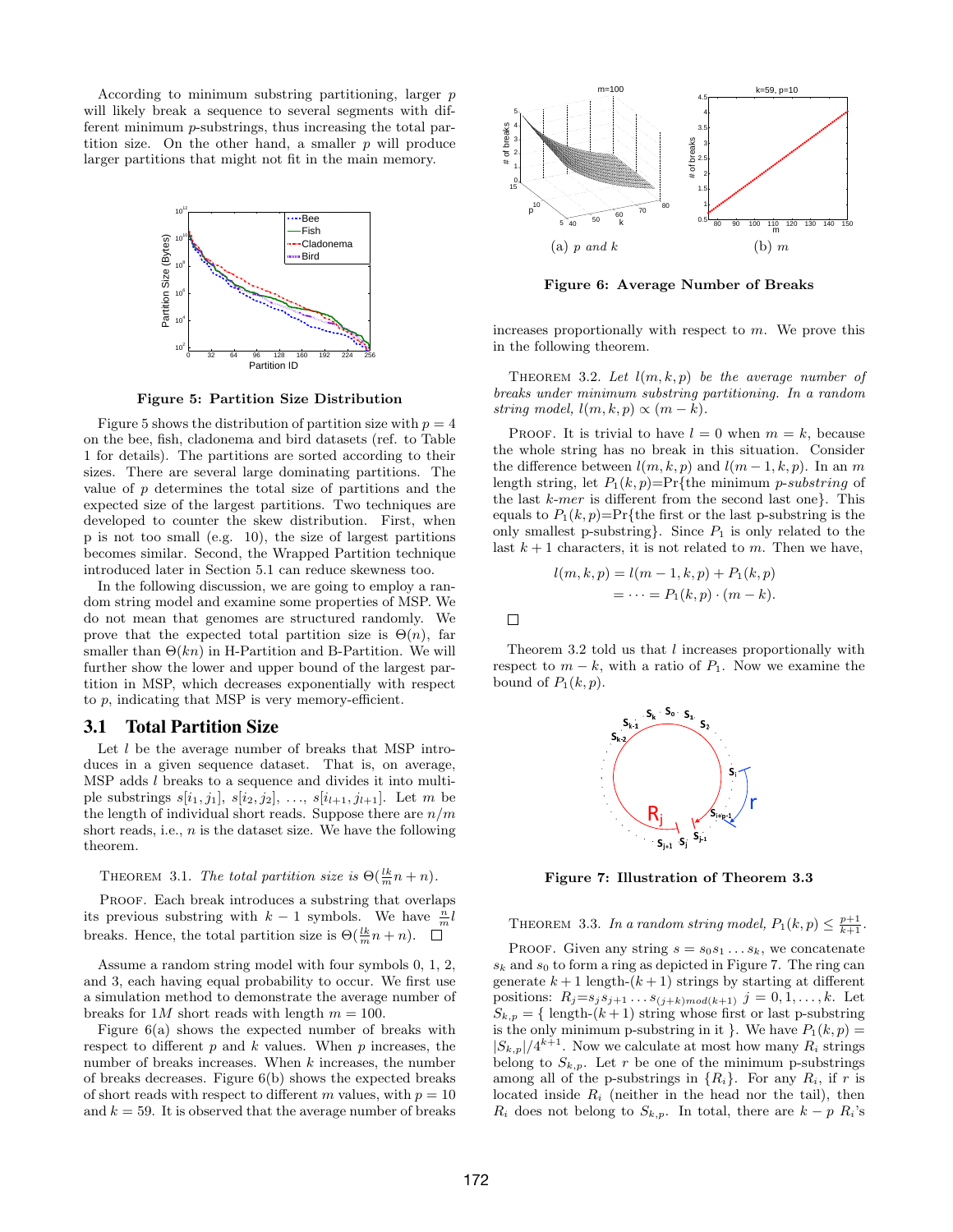satisfying this condition. So in these  $k+1$   $R_i$  strings, at most  $p + 1$  of them can possibly belong to  $S_{k,p}$ . This gives us  $P_1(k, p) \leq \frac{p+1}{k+1}$ .

Corollary 3.4. *In a random string model, the total partition size is*  $O(pn)$ .

PROOF. According to Theorems 3.1 and 3.3, 
$$
\frac{lk}{m}n + n < \frac{(m-k)n}{m}(p+1) + n < (p+1)n + n = O(pn)
$$
.  $\square$ 

Since  $p \ll k$ , the total partition size  $O(pn)$  is far smaller than  $\Theta(kn)$  in traditional partition methods. In practice, *p* is fixed as a small constant; thus the size becomes  $\Theta(n)$ . In the following discussion, we present a stronger bound for the total partition size without this assumption.

Theorem 3.5. *In a random string model, for any integer*  $a > 0$ ,  $P_1(k + a, p + a) \leq 2 \cdot P_1(k, p) + \frac{p+2}{4^p}$ .

PROOF. Let  $S_{k,p} = \{ s | |s| = k + 1, s' \text{ first or last } p \}$ substring is the only minimum p-substring in  $s$ ,  $S_{k,p}^*$  =  $\{s||s| = k + 1, s'$  first or last p-substring is one of the minimum p-substrings in *s*}. We have  $P_1(k,p) = |S_{k,p}|/4^{k+1}$ . Let  $P_2(k, p) = |S^*_{k, p}|/4^{k+1}$ . Given a  $k + a + 1$  length string *t* that belongs to  $\tilde{S}_{k+a,p+a}$ , consider the  $k+1$  length string consisting of the first  $k+1$  characters of *t*. Obviously it belongs to  $S_{k,p}^*$ , so we have  $P_1(k+a, p+a) \le P_2(k,p)$ . Hence, we only need to prove  $P_2(k, p) - P_1(k, p) \le P_1(k, p) + \frac{p+2}{4^p}$ .

Given a string  $s = s_1 s_2 \dots s_{k+1}$  which belongs to set  $S_{k,p}^* - S_{k,p}$ , we build an injective mapping from  $S_{k,p}^* - S_{k,p}$ to  $S_{k,p}$ . For the situation where the first p-substring of *s* is one of the minimum p-substrings, let *s<sup>r</sup>* be the first character that is not 0. Then we map  $s = s_1 s_2 \dots s_{k+1}$  to  $s' = s_1, \ldots, s_{r-1}, s_r - 1, s_{r+1}, \ldots, s_{k+1}$ . It is easy to see that  $s'$  belongs to  $S_{k,p}$ , except two situations: p-substring  $s_1 s_2 \ldots s_p$  is (1) 00...0 or (2) has only one 1 while all other characters are 0. These two situations have a probability of  $\frac{p+1}{4^p}$  (detailed proof omitted due to space limit). Similarly, for the other situation where the last p-substring of *s* is one of the minimum p-substrings, we map  $s = s_1 s_2 \dots s_{k+1}$  to  $s'' = s_1, \ldots, s_{r-1}, s_r - 1, s_{r+1}, \ldots, s_{k+1}$ , where  $s_r$  is the last character that is not 0. Then  $s''$  belongs to  $S_{k,p}$ , except for the case that p-substring  $s_{k-p+2} s_{k-p+3} \ldots s_{k+1}$  is 00 . . . 0, whose probability is  $\frac{1}{4^p}$ . Hence,  $|S^* - S| \leq |S| + \frac{p+2}{4^p} \cdot 4^{k+1}$ . That is,  $P_2(k, p) \leq 2 \cdot P_1(k, p) + \frac{p+2}{4^p}$ .

Assuming  $k = m/2$ ,  $k < 100$ ,  $p < k/5$ , we have

$$
kl = k \cdot l(m, k, p) = k \cdot P_1(k, p) \cdot (m - k) \qquad (Theorem 3.2)
$$

$$
\langle (2k \cdot P_1(k - p + 5, 5) + k \cdot \frac{1}{4^5}) \cdot (m - k) \quad (Theorem 3.5)
$$

$$
\langle (2 \cdot \frac{\kappa}{k-p+6} \cdot 6 + 0.7) \cdot m/2 \qquad (Theorem 3.3)
$$

$$
\langle (12 \cdot \frac{100}{86} + 0.7) \cdot m/2 \langle 7.4m.
$$

Therefore,  $\frac{kl}{m}n + n < 8.4n$ , which is much better than Θ(*kn*).

#### 3.2 Largest Partition Capacity

Since MSP has to load/hash each partition into main memory, the largest *partition capacity*, defined as the maximum number of distinct k-mers contained by a partition, determines the peak memory. We study its upper bound and lower bound in a random string model.

Theorem 3.6. *In a random string model, the maximum percentage of distinct k-mers covered by one p-substring is bounded by*  $\frac{3k}{4^{p+1}}$ *, when*  $p \geq 2$ *.* 

PROOF. In a random string model, each symbol has equal opportunity to appear in each position of short reads. The probability of observing any length-*m* string is equal. As the smallest p-substring defined by lexicographical order, the partition built on the p-substring 00 *. . .* 0 has the largest number of distinct k-mers.

Let  $\alpha(k, p)$  denote the percentage of distinct k-mers covered by p-substring  $00 \ldots 0$ . This percentage is not related to *m*. For fixed *p*, there are two situations for a k-mer to have a p-substring  $00 \dots 0$ : (1) the first  $k-1$  characters have a p-substring  $00...0$ , or  $(2)$  the last p-substring is the only 00 *. . .* 0 in this k-mer. Note that in the later situation the first *k−p−*1 characters must not have a p-substring 00 *. . .* 0 and the  $(k - p)^{th}$  character must not be 0. This gives us

$$
\alpha(k, p) = \alpha(k - 1, p) + (1 - \alpha(k - p - 1, p))\frac{3}{4} \cdot \frac{1}{4^p}
$$

Obviously,  $\alpha(p, p) = \frac{1}{4^p}$  and  $\alpha(k, p) \ge \alpha(k - 1, p)$ . Thus

$$
\alpha(k, p) = \alpha(k - 1, p) + (1 - \alpha(k - p - 1, p))\frac{3}{4} \cdot \frac{1}{4^p}
$$
  

$$
< \alpha(k - 1, p) + \frac{3}{4^{p+1}} < \frac{1}{4^p} + (k - p) \cdot \frac{3}{4^{p+1}}
$$
  

$$
< \frac{3k}{4^{p+1}}, \text{when } p \ge 2.
$$

 $\Box$ 

We can further establish a lower bound,

$$
\alpha(k, p) = \alpha(k - 1, p) + (1 - \alpha(k - p - 1, p))\frac{3}{4} \cdot \frac{1}{4^p}
$$
  
>  $\alpha(k - 1, p) + (1 - \alpha(k, p)) \cdot \frac{3}{4^{p+1}}$   
>  $\frac{1}{4^p} + (k - p) \cdot (1 - \alpha(k, p)) \cdot \frac{3}{4^{p+1}}$ .

From above, if  $4 < p < k/5$ , we have

$$
\frac{2k}{4^{p+1}} < \alpha(k,p) < \frac{3k}{4^{p+1}}.
$$



**Figure 8: The Bounds of**  $\alpha$ **(k,p)** 

Figure 8 depicts the bounds for the expected percentage of k-mers covered by the largest partition (corresponding to a p-substring  $00...0$  with respect to different *k* values. *p* is set at 5. The result shows that the bounds we have proved are good: When *k* changes from 50 to 100, the maximum percentage of distinct k-mers covered by one minimum psubstring (the largest partition) is quite close to the lower and upper bounds we provided.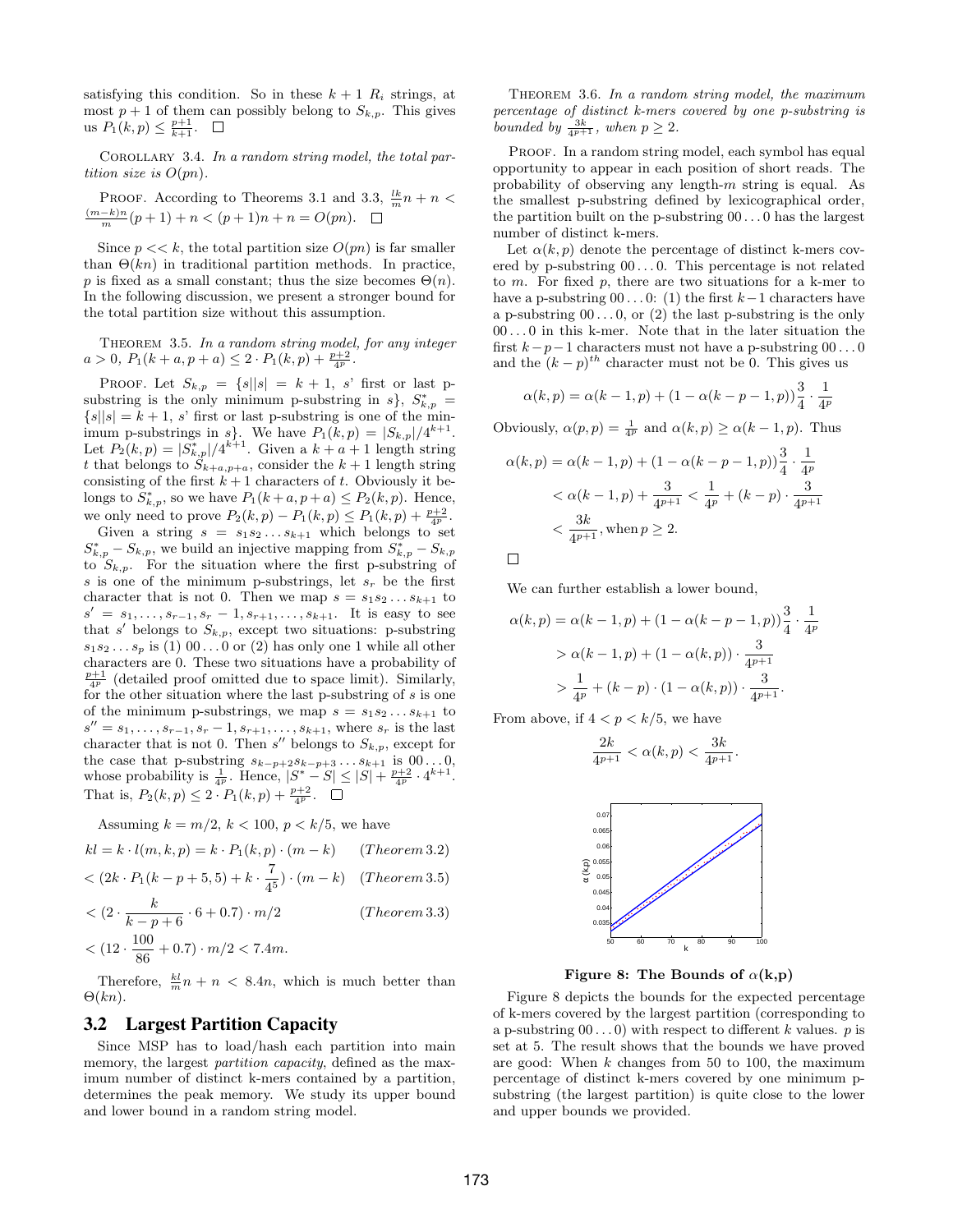To calculate the entire distribution of partition capacities (the number of distinct k-mers covered by each p-substring) in a random string model, we develop an efficient quadratictime algorithm  $(O(m^2))$ , see the Appendix). Using this algorithm, we do not need to use costly simulation to estimate the partition capacity.



**Figure 9: Expected Partition Capacity Distribution**

Figure 9 shows the expected distribution of partition capacities with respect to different minimum substring lengths, assuming that 4 bases A, C, G, T appear with equal probability and k-mer length is 59. Here the p-substrings are sorted according to the percentage of *k*-mers they cover. The figure uses logarithm on both axes. The result shows a property: when *p* increases, there is a plateau where many *p*-substrings cover a similar percentage of distinct k-mers. We can conclude that there is no extremely memory consuming partition when  $p$  is not very small. Furthermore, the peak memory of MSP can be fully controlled by *p*.

#### 4. REVERSE COMPLEMENTS

DNA sequences can be read in two directions: forwards and backwards with each symbol changed to its Watson-Crick complements  $(A \leftrightarrow T \text{ and } C \leftrightarrow G)$ . They are called *reverse complement* and considered equivalent in bioinformatics. Most sequencing techniques extract short reads in either direction. In an assembly processing, each sequence should be read twice, once in the forward direction and then in the reverse complement direction.

Reverse complement is not an issue for bucket partitioning: when a k-mer is read into memory, a reverse complement can be built online. It becomes tricky for minimum substring partitioning since MSP intends to compress consecutive k-mers together if they share the same minimum *p*substring. Unfortunately, their reverse complements might not share the same minimum *p*-substring. This forces us to generate the reverse complement explicitly for each short read, which will double the I/O cost.

Definition 5. *[Minimum Substring with Reverse Complements] Given a string s, a length-p substring t of s is called the minimum p-substring of <i>s*, *if*  $\forall s'$ , *s' is a lengthp* substring of *s* or *s*<sup>*'*</sup> reverse complement, s.t.,  $t \leq s'$  ( $\leq$ *defined by lexicographical order).*

Definition 5 redefines minimum substring by considering the reverse complement of each k-mer. With this new definition, we need not output reverse complements explicitly, nor change the minimum substring partitioning process. In the following discussion, if not mentioned explicitly, we will ignore this problem.

## 5. ALGORITHMS

In this section, we describe the detailed algorithm to build a de Bruijn graph. It consists of three steps: Partitioning, Mapping and Merging. Each step is performed by a program that takes an on-disk representation of input and produces a new on-disk representation of output. The input of the first step is the raw short read sequences and the output of the last step is a sequence of id's mapped to the k-mers in short read sequences, in the same order; the duplicate k-mers shall have the same id.

#### 5.1 Partitioning

The first step is to partition short reads using MSP. A straightforward approach is as follows: (1) given a short read *s*, slide a window of width *k* through *s* to generate k-mers, (2) for each k-mer, calculate its minimum p-substring, (3) find super k-mers in *s* (adjacent k-mers sharing the same minimum p-substring). This method has to calculate the minimum p-substring of every *k*-mer. Each *k*-mer needs  $(k - p + 1)$  p-substring comparisons. Let *m* be the length of *s*. In total, this approach needs to perform  $(k - p + 1)$  *\**  $(m - k + 1) = \Theta(mk)$  p-substring comparisons.

The above solution does not leverage the overlaps among adjacent k-mers. When the *k*-size window slides through *s*, we can maintain a priority queue on *p*-substrings in the window. Each time, when we slide the window one symbol to the right, we drop the first *p*-substring in the previous window from the queue and add the last *p*-substring of the current window into the queue. Since the number of *p*-substrings in a window is  $k - p + 1$  and there are  $m - p + 1$ p-substrings in *s*, the number of p-substring comparisons is  $O((m - p + 1) \log(k - p + 1)) = O(m \log k)$ .

While the priority queue is theoretically good, the overhead introduced by the queue structure could be high. We thus introduce a simple scan algorithm, as described in Algorithm 1. Algorithm 1 first scans the window from the first symbol to find the minimum p-substring, say min s, and the start position of min<sub>s</sub>, say min<sub>pos</sub>. Then it slides the window towards right, one symbol each time, till the end of the short read. After each sliding, it tests whether min pos is still within the range of the window. If not, it re-scans the window to get the new min\_s and min\_pos. Otherwise, it tests whether the last p-substring of the current window is smaller than the current min<sub>s</sub>. If yes, this last p-substring is set as the new min<sub>s</sub> and its start position as the new min pos. As analyzed in the previous section, adjacent kmers likely have the same minimum p-substring. Therefore, it needs not to re-scan the window very often. Although the worst case time complexity is  $O(mk)$  *p*-substring comparisons, Theorem 5.1 shows it could be more efficient in practice since the average number of breaks is small.

Theorem 5.1. *Given an m-length string, assume minimum substring partitioning divides s into*  $l + 1$  *substrings.*  $Algorithm 1 needs at most  $\Theta(m + lk)$  p-substring compar$ *isons.*

PROOF. Algorithm 1 shows that min\_s and min\_pos change under two conditions: (1)  $i > \min_{i \text{pos}}$ , or (2) the last psubstring of  $s[i, i + k - 1] <$  min s. Under the first condition, it re-scans the k-mer  $s[i, i + k - 1]$ , which introduces  $k - p + 1$  p-substring comparisons. Under the second condition, it compares the last p-substring of  $s[i, i + k - 1]$  with the current min s, which involves 1 p-substring comparison.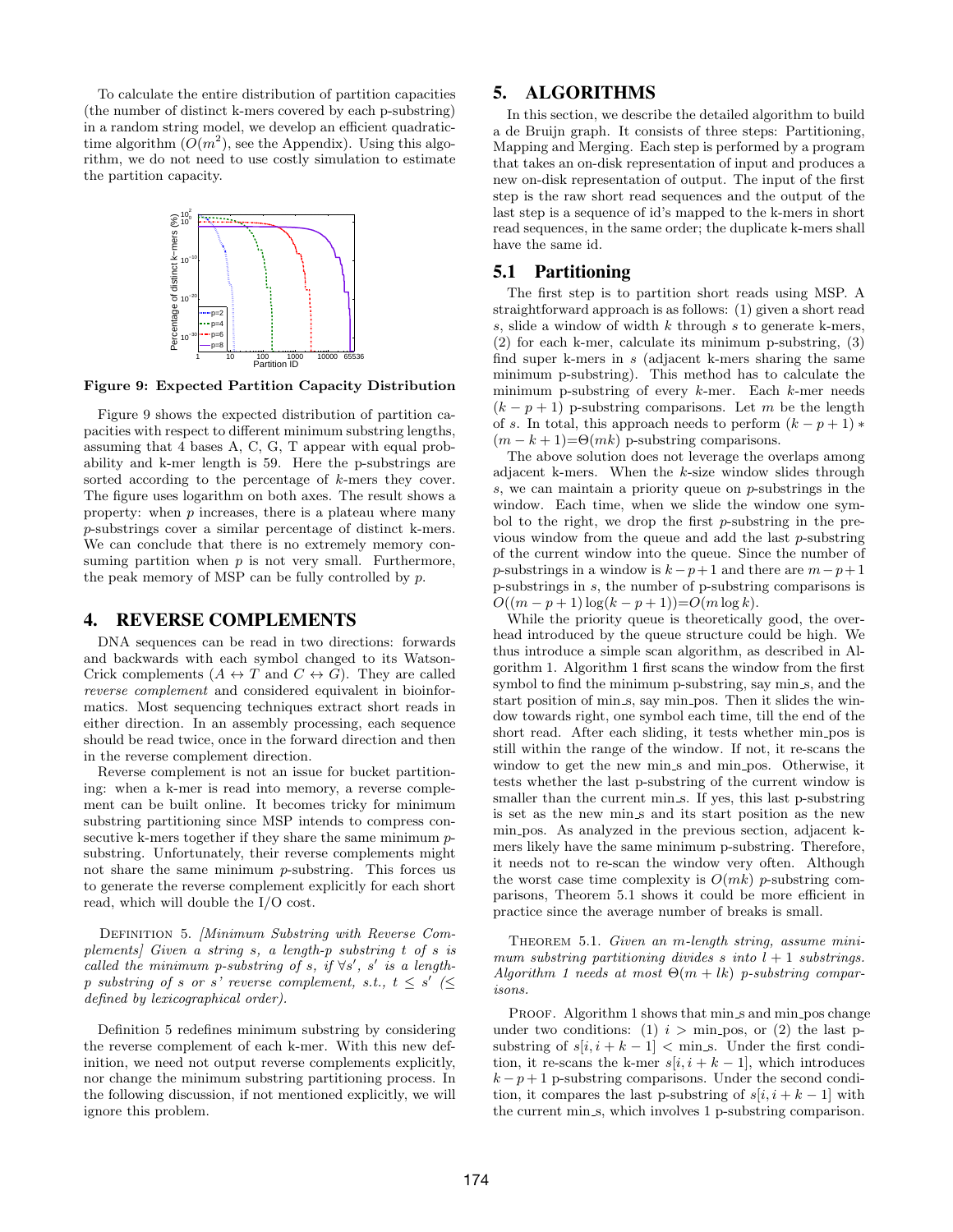**Algorithm 1** SimpleScan

Input: String  $s = s_1 s_2 \ldots s_m$ , integer  $k, p$ .  $\min s =$  the minimum p-substring of  $s[1, k]$  $min_p cos = the start position of  $min_s sin s$$ **for all** *i* from 2 to  $m - k + 1$  **do if**  $i > \min$ -pos **then**  $\min s =$  the minimum p-substring of  $s[i, i + k - 1]$  $min_p cos = the start position of  $min_s sin s$$ **else if** the last p-substring of  $s[i, i+k-1] < \text{min\_s}$  then  $\min_{s} s = \text{the last p-substring of } s[i, i+k-1]$  $min_p cos = the start position of  $min_s sin s$$ **end if end if end for**

Since the string *s* is broken into  $l + 1$  substrings, min s and min pos changes for *l* times. If all these *l* changes are due to the first condition, the total number of k-mer scans is  $l + 1$ , including the initial scan of the first k-mer. This results in  $(k-p+1) * (l+1)$  p-substring comparisons. Within each of these  $l + 1$  substrings, it needs  $n_t - 1$  p-substring comparisons to test the second condition, where  $n_t$  is the number of k-mers within the substring  $s[i_t, j_t]$ . For all  $l+1$  substrings, the total number of p-substring comparisons due to this test is  $\Sigma_{t=1}^{l+1}(n_t-1) = m - k - l$ . Therefore the total number of p-substring comparisons of Algorithm 1 is bounded by  $(k-p+1)*(l+1)+(m-k-l)=m+lk-pl-p+1$ , which is  $\Theta(m+lk)$ .  $\square$ 

Definition 6 (Wrapped Partitions). *Given a string set*  $\{s_i\}$ *, a hash function H, the number of partitions <i>t, for any k-mer si,j , minimum substring partition wrapping assigns*  $s_{i,j}$  *to the*  $H(min_p(s_{i,j}))$  mod *t* partition.



**Figure 10: Partition Wrapping**

Since each *p*-substring corresponds to one partition, the total number of partitions in MSP is equal to  $4^p$ . When  $p$  increases, the number will increase exponentially. To counter this effect, one can introduce a hash function to wrap the number of partitions to any user-specified partition number. In this case, each partition generated from a *p*-substring is randomly included in a wrapped partition. The variance of partition sizes will likely decrease. Figure 10 shows the distribution of partition size when  $p = 10$  and the number of wrapped partitions is set to 256. The number of partitions is the same as that of  $p = 4$  without wrapping. In comparison with Figure 5, the partition size distribution is more uniform.

## 5.2 Mapping

In this step, each distinct k-mer is mapped to a unique integer id as its vertex id in the de Bruijn graph. For each partition, we create one hash table. Whenever there is a kmer that does not exist in the table, a new id is assigned to it. The starting id of k-mers in one partition is the maximum kmer id of the previous partition plus one. Therefore, all the partitions and their corresponding hash tables are disjoint. After one partition is processed, a disk file (called *id file*) is created, the entries, *⟨kmer, id⟩* in its hash table are written to that file.



**Figure 11: ID Replacement and Merging**

In the merging step, we scan the short reads again to build edges for adjacent k-mers. For each pair of adjacent kmers, we need to locate their ids from their corresponding id files. Considering that the id files are as big as the partition files, it will cause a lot of I/O and seriously slow down the process. In order to solve this problem, we develop an id replacement strategy, which is depicted in Figure 11. During the partitioning step, each k-mer is pre-assigned an integer id increasingly from 1. The same k-mer in different short reads receives different id's. For each partition, whenever we see a k-mer, we first look up the hash table to see if it exists: if yes, instead of writing a mapping record, *⟨kmer, id⟩*, we write a replacement record,  $\langle current\_id, first\_id \rangle$ , into the id replacement file, indicating that this k-mer is a duplicate and we have to replace its pre-assigned id, *current id*, with the id associated with its first occurrence, *f irst id*.

Figure 11 shows an example of the id replacement process. Assume  $k = 5$ ,  $p = 3$ , and *GTAATGAC* occurs in two different short reads. In the beginning, each k-mer in two *GTAATGAC* is assigned a unique id, e.g, 7 − 10 and 81 *−* 84, respectively. Sequences *GT AAT GA* is sent to the AAT partition, while *ATGAC* is sent to the *ATG* partition. During this process, the k-mer 81 is mapped to the k-mer 7, 82 to 8, and 83 to 9, while the k-mer 84 is mapped to the k-mer 10. To compress the replacement file, we write the replacement records as a range instead of multiple individual records. For the example shown in Figure 11, one can just output a range record,  $81 \rightarrow 7 : 3$ , meaning the 3 consecutive id's starting at 81 will be replaced by 3 consecutive id's starting at 7. Range compression is quite effective since there are many long overlaps in short reads. According to our experiments, this kind of compression reduces the size of id replacement files to that of the original short read file.

#### 5.3 Merging

After obtaining the id replacement files, the last step is merging. In this step, we merge all the replacement files to generate a sequence of id's that map to the original short reads, in the same order. We first open all the replacement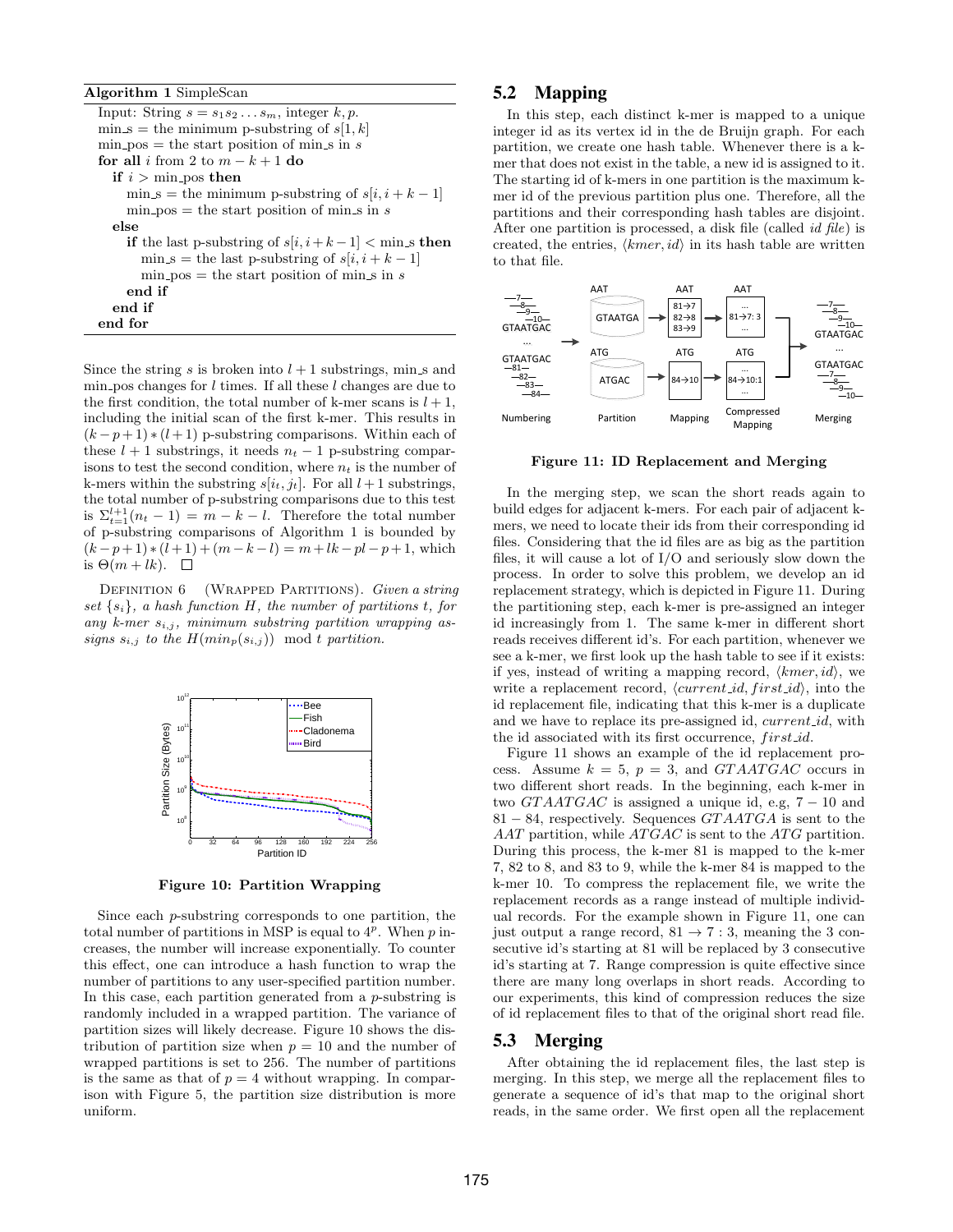files with each file header pointing to the first id replacement record of the corresponding file. Since all the files are already naturally sorted in increasing order by the first entry (the pre-assigned id's to be replaced) of replacement record, we can find the minimum id to be replaced in the current filer headers. We enumerate id from 1, replace any id if there is a replacement record, move to the next replacement record, and iterate. After this process, we get a sequence of id's corresponding to k-mers in the short read dataset, in the same order. This actually forms a disk-based de Bruijn graph. The last step in Figure 11 shows this process, where two duplicated *GTAATGAC* sequences receive the same id sequence. This disk-based graph can either be distributed across multiple machines, or scanned, compressed [26] and loaded into memory.

## 6. EXPERIMENTS

In this section, we present experimental results to illustrate the memory efficiency, effectiveness and important properties of the minimum substring partitioning method on four large real-life datasets: cladonema, bumblebee, fish, and bird. (1) We first analyze the efficiency of our graph construction algorithm in terms of memory and time cost, and compare it with two well-known open-source assembly programs, Velvet [26] and SOAPdenovo [12]. (2) The performance of MSP and two traditional partition/merge algorithms, H-Partition, B-Partition, are compared in terms of partition size and runtime. (3) We change different parameter settings to demonstrate important properties of MSP. All the experiments, if not specifically mentioned, are conducted on a server with 2.40GHz Intel Xeon CPU and 512 GB RAM.

## 6.1 Data Sets

Four real-life short reads dataset are used to test our algorithms. The first one is the sequence data of Cladonema provided by our collaborators. The bee, fish and bird datasets are available via http://gage.cbcb.umd.edu/data/Bombus\_ impatiens, http://bioshare.bioinformatics.ucdavis.edu/ Data/hcbxz0i7kg/fish, and http://bioshare.bioinformatics. ucdavis.edu/Data/hcbxz0i7kg/Parrot/BGI\_illumina\_data, respectively. Table 1 shows some basic facts.

|                          | Cladonema | Bee  | Fish  | Bird  |
|--------------------------|-----------|------|-------|-------|
| Size(GB)                 | 258.7     | 93.8 | 137.5 | 106.8 |
| $Avg$ Read Length $(bp)$ | 101       | 124  | 101   | 150   |
| $\#$ of Reads(million)   | 894       | 303  | 598   | 323   |

**Table 1: Datasets: Cladonema, Bombus impatiens(bee), Lake Malawi cichlid(fish), and Budgerigar(bird)**

#### 6.2 Efficiency

We first conduct experiments to compare MSP with two real sequence assembly programs on de Bruijn graph construction: Velvet [26], a classic de Bruijn graph based assembler, and SOAPdenovo [12], a highly optimized and leading assembler. For all the experiments, we set the k-mer length to 59 [5]. For MSP, we partition the short reads into 1,000 wrapped partitions with the minimum substring length p being 12. SOAPdenovo is optimized to support multithreading, we use 2 threads here to illustrate its advantage. Both Velvet and MSP use 1 thread. The 8-thread version of SOAPdenovo can roughly achieve the same runtime as MSP. However, its peak memory consumption is still the same as its 2-thread version.



**Figure 12: Velvet, SOAPdenovo, and MSP**

Figure 12 demonstrates that MSP outperforms Velvet and SOAPdenovo in terms of memory usage and running time. For large datasets, Velvet and SOAPdenovo easily consume more than 150G memory, while our method can complete the task with less than 10G memory, an order of magnitude reduction of memory usage. MSP is also much faster. We also observed that SOAPdenovo is slower than Velvet. This is due to two reasons. First, SOAPdenovo is designed to support multithreads. There are some costs to synchronize among threads. Second, SOAPdenovo has dynamic hash table allocation while Velvet pre-calculates the hash table size and allocates a hash table beforehand. When using many threads, SOAPdenovo will outperform Velvet in runtime.

#### 6.3 Effectiveness

We then conduct experiments to compare MSP with other partition/merge algorithms, H-Partition and B-Partition. For all the three methods, we set the k-mer length to 59 and partition short reads into 1,000 partitions. For MSP, we set the minimum substring length p at 12. For B-Partition, we use the last 4 symbols to partition k-mers. All the three algorithms use the similar amount of memory (around 10 GB). Figures  $13(a)$  and  $13(b)$  show the maximum disk space usage and the total runtime.



**Figure 13: H-Partition, B-Partition, MSP**

Figure 13 shows MSP outperforms the two baseline methods: compared with B-Partition, MSP can reduce the maximum disk space usage by 10-15 times and reduce the total execution time by 8-10 times. B-Partition was adopted by out-of-core algorithms such as [11]. It implies that MSP is better than the classic approach that does not leverage the overlaps among data records. H-Partition's overall performance is the worst since it needs multiple disk scans and sorts.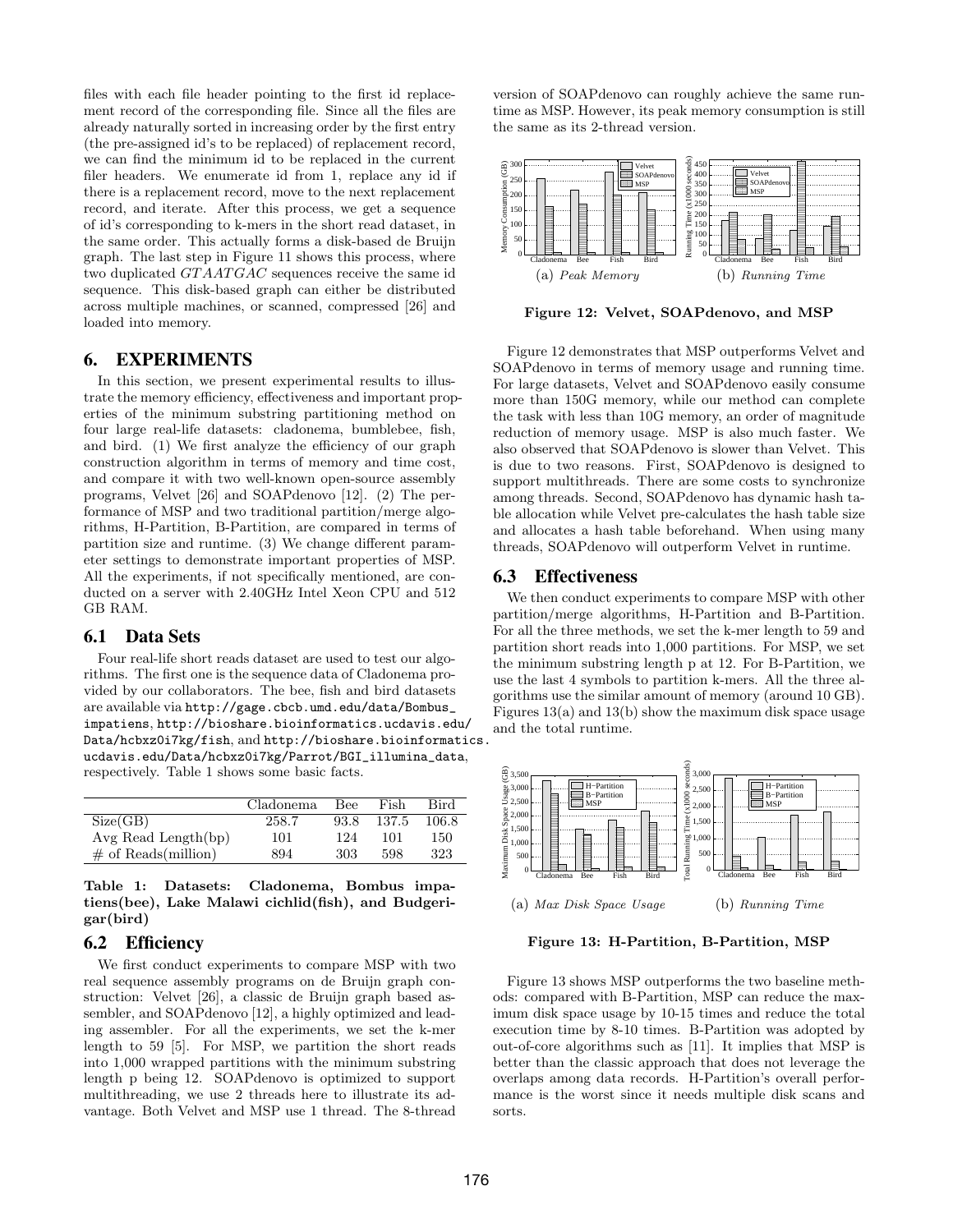

**Figure 14: SimpleScan vs. Priority Queue**

We then illustrate the advantage of using a scanning method (Algorithm 1) over a priority queue approach in the partitioning step. Here we set *k* at 59, *p* at 12 and partition the short reads into 1,000 wrapped partitions. Figure 14 shows that the simple scanning method in Algorithm 1 is around 2 times faster than the priority queue approach. Similar results were observed for other settings of *p*.

## 6.4 Scalability

We then conduct experiments to test the scalability of MSP. We vary the data size by randomly sampling the Cladonema dataset. For MSP, we partition the short reads into 1,000 wrapped partitions with *p* set at 10.



**Figure 15: Scalability**

Figures  $15(a)$  and  $15(b)$  show that all the three algorithms scale linearly in terms of peak memory consumption and running time. MSP performs the best.

## 6.5 Properties of MSP

Next we conduct experiments to illustrate the properties of minimum substring partitioning. Figure 16 shows the change of peak memory, partition size, and running time with respect to varying length of minimum substring. Here, we set the k-mer length at 59 and partition short reads into 1,000 wrapped partitions. It shows that the peak memory will decrease significantly when the minimum substring length is increased. The total partition size and the running time will slightly increase. Both increases are negligible, showing that MSP is very effective in reducing memory consumption without affecting the runtime performance. It seems there is a wide range of values p can choose from. For various kinds of datasets we have, p works very well at 10 *∼* 16.

We then fix  $p$  at 10, the number of partitions at 1,000, and vary the length of k-mers. Figure 17 shows the change of peak memory, partition size, and running time with respect to k-mer length. It shows that the peak memory increases slowly together with  $k$ . It is also observed that increasing *k* will reduce the total partition size and the running time.

There are two effects inside. Given *n* short reads with length *m*, the total size of all the k-mers is equal to  $k(m-k+1)n$ . We have

$$
k(m-k+1) = \frac{(m+1)^2}{4} - (\frac{m+1}{2} - k)^2.
$$

Hence, the size is peaked when  $k = (m+1)/2$ . The second effect is the compression ratio of MSP for larger *k* is higher. These two figures demonstrate the second effect dominates, since we do not observe a peak at  $k = (m+1)/2$ . The result is also in line with the analytical conclusion made for the random string model (see Theorems 3.2 and 3.6).

## 7. RELATED WORK

High throughput sequencing technologies are generating tremendous amounts of short reads data. Assembling these datasets becomes a critical research topic. With the development of next-generation sequencing techniques, the de Bruijn graph sequence assembly approaches became popular, including Euler[18], Velvet[26], AllPaths[5], SOAPden $ovo[12]$ , etc.

All these de Bruijn graph based algorithms have to solve a critical problem in the process of constructing de Bruijn graph, which merges duplicate k-mers into the same vertex. When the number of short reads comes to the level of billions, the de Bruijn graph can easily consume hundreds of gigabytes of memory. Several algorithms have been proposed to solve the memory overwhelming problem of graphbased assemblers. Simpson and Durbin [22] adopted FMindex [9] to achieve compression in building the string graph [16], which is an alternative graph formulation used in sequence assembly (string graph is much more expensive to construct than de Bruijn graph, so it is not as popular as de Bruijn graph). However, the step of building the suffix array and FM-index is very time-consuming and memoryintensive. Orthogonally, Conway and Bromage [6] used succinct bitmap data structure to compress the representation of de Bruijn graph. But the overall space requirement will still increase as the graph becomes "bigger" (more nodes and edges). Distributed assembly algorithms were also proposed, e.g., ABySS[23] and Contrail[21]. They partition kmers in a distributed manner to avoid memory bottleneck. Unfortunately, using a hash function to distribute k-mers evenly across a cluster cannot ensure adjacent k-mers being mapped to the same machine. It results in intense crossmachine communications since adjacent k-mers form edges in the graph. The proposed minimum substring partitioning technique solves this problem: it not only generates small partitions, but also retains adjacent k-mers in the same partition.

The de Bruijn graph construction problem is related to duplicate detection. The traditional duplicate detection algorithms perform a merge sort to find duplicates, e.g., Bitton and DeWitt [4]. Teuhola and Wegner [25] proposed an *O*(1) extra space, linear time algorithm to detect and delete duplicates from a dataset. Teuhola [24] introduced an external duplicate deletion algorithm that makes an extensive use of hashing. It was reported that hash-based approaches are much faster than sort/merge in most cases. Bucket sort [7] is adoptable to these techniques, which works by partitioning an array into a number of buckets. Each bucket is then sorted individually. By replacing sort with hashing, it can solve the duplicate detection problem too. Dupli-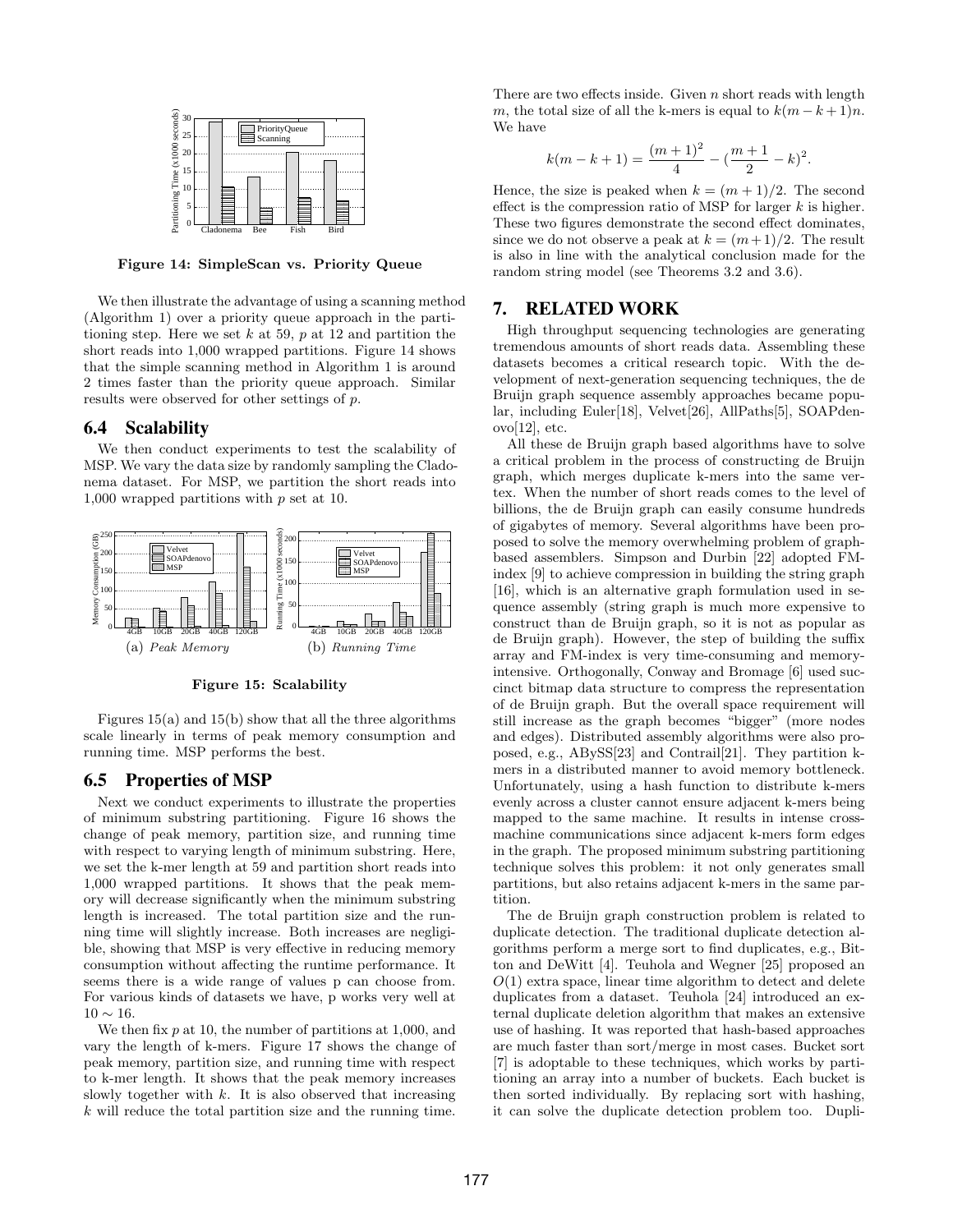

**Figure 16: Varying Minimum Substring Length** *p*



**Figure 17: Varying K-mer Length** *k*

cate detection has also been examined in different contexts, e.g., stream [14] and text [3]. A survey for general duplicate record detection solutions was given by Elmagarmid, Ipeirotis and Verykios [8].

The problem setting of de Bruijn graph construction is different from duplicate detection in sense that elements in short reads are highly overlapped and a de Bruijn graph needs to find which element is a duplicate to which. The proposed minimum substring partitioning technique can utilize the overlaps to reduce the partition size dramatically. Meanwhile, the three steps, partitioning, mapping, and merging for disk-based de Bruijn graph construction can efficiently connect duplicate k-mers scattered in different short reads into the same vertex.

The concept of minimum substring was introduced in [20] for memory-efficient sequence comparison. Our work develops minimum substring based partitioning and its use in sequence assembly. We also theoretically analyze several important properties of minimum substring partitioning.

## 8. CONCLUSIONS

We introduced a new partitioning concept - minimum substring partitioning (MSP), which is appropriate and efficient to solve the duplicate k-mer merging problem in the assembly of massive short read sequences. It makes use of the inherent overlaps among k-mers to generate compact partitions. This partitioning technique was successfully applied to de Bruijn graph construction with very small memory footprint. We discussed the relations between the partition size and the minimum substring length and analytically derived the capacity of minimum substrings based on a random string model. Our MSP-based de Bruijn graph construction algorithm was evaluated on real DNA short read sequences. Experimental results showed that it can not only successfully complete the tasks on very large datasets within a small amount of memory, but also achieve better performance than existing state-of-the-art algorithms.

#### 9. ACKNOWLEDGMENTS

We acknowledge support from NSF IIS-0954125, NSF CCF-1161495, and the Center for Scientific Computing at the CNSI and MRL: an NSF MRSEC (DMR-1121053) and NSF CNS-0960316. This work used the Extreme Science and Engineering Discovery Environment (XSEDE), which is supported by National Science Foundation grant number OCI-1053575.

## 10. REFERENCES

- [1] http://www.appliedbiosystems.com.
- [2] http://www.illumina.com.
- [3] M. Bilenko and R. Mooney. Adaptive duplicate detection using learnable string similarity measures. In *KDD*, pages 39–48, 2003.
- [4] D. Bitton and D. DeWitt. Duplicate record elimination in large data files. *ACM Trans. Database Syst.*, 8:255–265, 1983.
- [5] J. Butler, I. MacCallum, M. Kleber, I. Shlyakhter, M. Belmonte, E. Lander, C. Nusbaum, and D. Jaffe. Allpaths: de novo assembly of whole-genome shotgun microreads. *Genome Research*, 18(5):810–820, 2008.
- [6] T. Conway and A. Bromage. Succinct data structures for assembling large genomes. *Bioinformatics*, 27(4):479–486, 2011.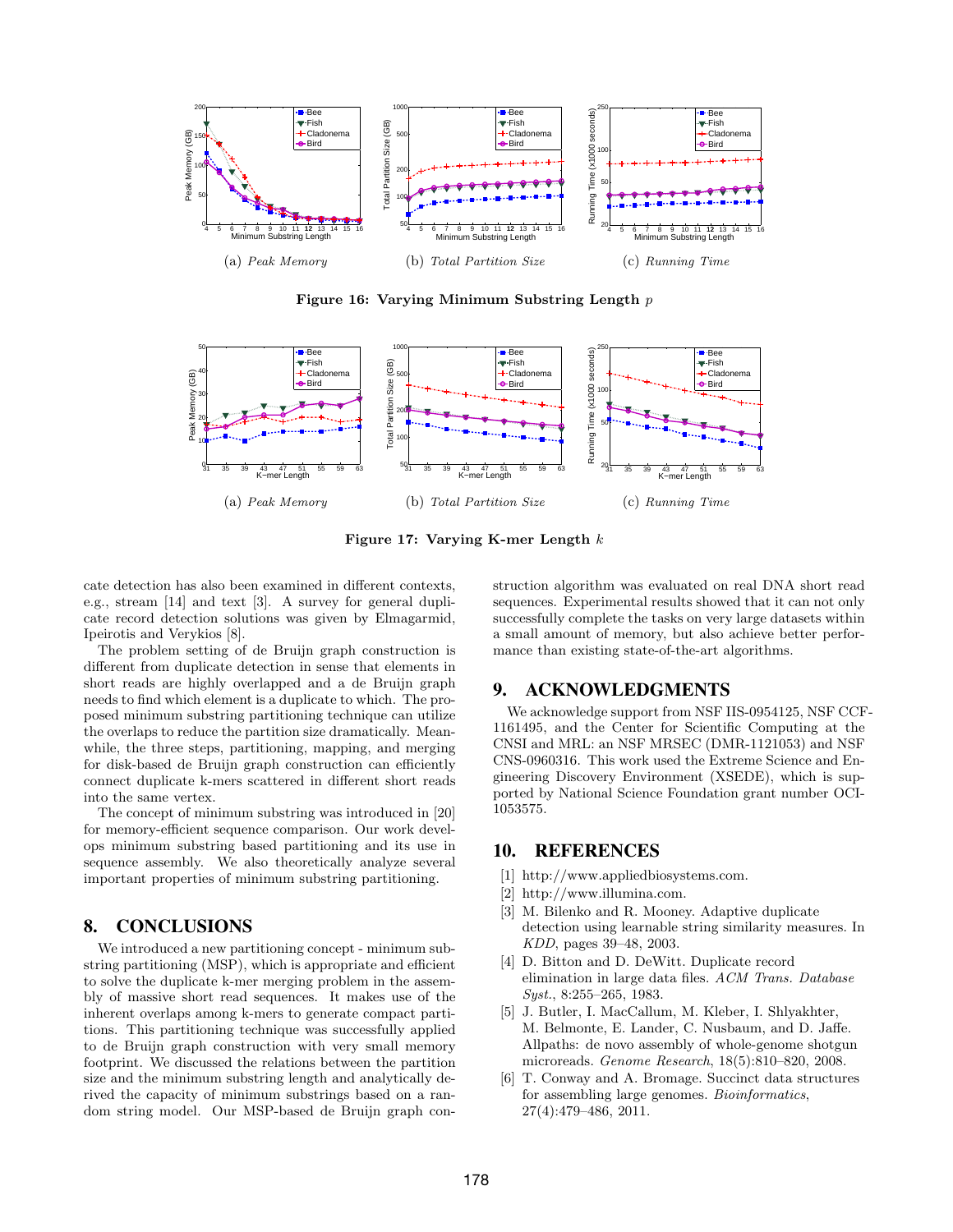- [7] T. Cormen, C. Leiserson, R. Rivest, and C. Stein. *Introduction to Algorithms (2nd ed.)*. MIT Press, 2001.
- [8] A. K. Elmagarmid, P. G. Ipeirotis, and V. S. Verykios. Duplicate record detection: A survey. *TKDE*, 19:1–16, 2007.
- [9] P. Ferragina and G. Manzini. Indexing compressed text. *Journal of the ACM (JACM)*, 52(4):552–581, 2005.
- [10] R. Karp and M. Rabin. Efficient randomized pattern-matching algorithms. *IBM Journal of Research and Development*, 31(2):249–260, 1987.
- [11] V. Kundeti, S. R. S, H. Dinh, M. Vaughn, and V. Thapar. Efficient parallel and out of core algorithms for constructing large bi-directed de bruijn graphs. *BMC Bioinformaticse*, 11:560, 2010.
- [12] R. Li, H. Zhu, J. Ruan, W. Qian, X. Fang, Z. Shi, Y. Li, S. Li, G. Shan, K. Kristiansen, et al. De novo assembly of human genomes with massively parallel short read sequencing. *Genome research*, 20(2):265–272, 2010.
- [13] E. Mardis. Next-generation dna sequencing methods. *Annu. Rev. Genomics Hum. Genet.*, 9:387–402, 2008.
- [14] A. Metwally, D. Agrawal, and A. E. Abbadi. Duplicate detection in click streams. In *WWW*, pages 12–21, 2005.
- [15] J. Miller, S. Koren, and G. Sutton. Assembly algorithms for next-generation sequencing data. *Genomics*, 95(6):315–327, 2010.
- [16] E. Myers. The fragment assembly string graph. *Bioinformatics*, 21(suppl 2):ii79–ii85, 2005.
- [17] E. Myers, G. Sutton, A. Delcher, I. Dew, D. Fasulo, M. Flanigan, S. Kravitz, C. Mobarry, K. Reinert, K. Remington, et al. A whole-genome assembly of drosophila. *Science*, 287(5461):2196–2204, 2000.
- [18] P. Pevzner, H. Tang, and M. Waterman. An eulerian path approach to DNA fragment assembly. In *Proceedings of the National Academy of Sciences*, pages 9748–9753, 2001.
- [19] D. Platt and D. Evers. Forge: A parallel genome assembler combining sanger and next generation sequence data. 2010. http://combiol.org/forge/.
- [20] M. Roberts, W. Hayes, B. Hunt, S. Mount, and J. Yorke. Reducing storage requirements for biological sequence comparison. *Bioinformatics*, 20(18):3363–3369, 2004.
- [21] M. Schatz, D. Sommer, D. Kelley, and M. Pop. Contrail: Assembly of large genomes using cloud computing. 2010. http://contrail-bio.sf.net/.
- [22] J. Simpson and R. Durbin. Efficient construction of an assembly string graph using the fm-index. *Bioinformatics*, 26(12):i367–i373, 2010.
- [23] J. Simpson, K. Wong, S. Jackman, J. Schein, S. Jones, and  $\dot{\text{I}}$ . Birol. Abyss: a parallel assembler for short read sequence data. *Genome research*, 19(6):1117–1123, 2009.
- [24] J. Teuhola. External duplicate deletion with large main memories. 1993.
- [25] J. Teuhola and L. Wegner. Minimal space, average linear time duplicate deletion. *Communications of the ACM*, 34(3):62–73, 1991.
- [26] D. Zerbino and E. Birney. Velvet: algorithms for de novo short read assembly using de bruijn graphs.

*Genome research*, 18(5):821–829, 2008.

#### 11. APPENDIX

We design an efficient polynomial-time algorithm for computing the probability that a given *p*-substring is the minimum *p*-substring of a random *n*-length string *S*. The complication arises because of the huge overlaps among the *p*substrings of *S*: each *p*-substring shares  $p-1$  symbols with its predecessor, so these subproblems are not *independent*. We design a non-trivial *dynamic programming* algorithm that circumvents this complication, and leads to an  $O(n^2)$ algorithm. Because the underlying problem is quite general, we find it best to describe the problem and its solution using the following abstract setting.

Let  $S = s_1 s_2 \dots s_n$  be a random string (the DNA sequence), where each letter *s<sup>i</sup>* is an independent random variable taking values from the set  $\Sigma = \{0, 1, 2, 3\}$  with probabilities  $p_0, p_1, p_2, p_3$ , respectively. That is,  $s_i$  assumes value *j* with probability  $p_j$ , for  $j = 0, 1, 2, 3$ , and these probabilities sum to 1, namely,  $\sum_{j=1}^{4} p_j = 1$ . We will use the notation  $S_i$  for the prefix substring of  $S$  of length  $i$ , namely,  $s_1 s_2 \ldots s_i$ , and  $S(j)$  for its suffix substring of length *j*, namely,  $s_{n-j+1}$  *. . .*  $s_n$ . The notation  $S_i(j)$  will be used for the *j* symbol long suffix of the prefix substring  $S_i$  ( $j \leq i$ ), namely,  $s_{i-j+1}$ ...s<sub>*i*</sub> (see Figure 18). We will adopt the convention that substrings of length zero are empty; in particular,  $S_i(0)$  and  $S_0(i)$  are empty strings. Any two substrings of equal length can be compared using the lexicographical order, and we will use the standard notation  $\langle \xi, \xi, \xi, \xi \rangle$ to denote their relative order.

In order to distinguish the target string *W* from the DNA sequence, we will call the former a *word*. In particular, given an *m*-word *W* (to distinguish the abstract problem from the real problem, here we use *m* instead of *p*), also on the alphabet  $\Sigma = \{0, 1, 2, 3\}$ , we wish to compute the probability that no *m*-substring of *S* is smaller than or equal to *W*. More specifically, what is the probability that  $S_i(m) > W$ , for all  $i = m, m + 1, \ldots, n$ . As we will argue later, if we know this probability for W and the m-word immediately preceding W in the lexicographical ordering, then by calculating their difference we can get the probability that W *itself* is the minimum m-substring, which is what we ultimately need.

In order to build some intuition into the problem, let us consider the prefix  $S_i$ . Let us call  $S_i$  *clean* if it does not contain an *m*-substring  $\leq$  *W*. Suppose we inductively assume  $S_{i-1}$  to be clean. Then, it follows that  $S_i$  is clean only if  $S_i(m) > W$ . In other words, to ensure that a prefix substring  $S_i$  is clean we need two conditions: (1) the substring  $S_{i-1}$  is clean, (2) the *m-suffix* of  $S_i$ ,  $S_i(m)$ , is larger than *W*. In fact, we will need these conditions to be *recursively* enforced, meaning that we will need  $S_i(j) > W_j$ , for all *j*.



#### **Figure 18: Illustration of** *S***,** *Si***, and the** *j***-suffix of** *Si***.**

With this motivation, we now define the 2-dimensional table *Q*, which will form the basis of our dynamic programming algorithm. The table *Q* has size  $(n + 1) \times m$ , where